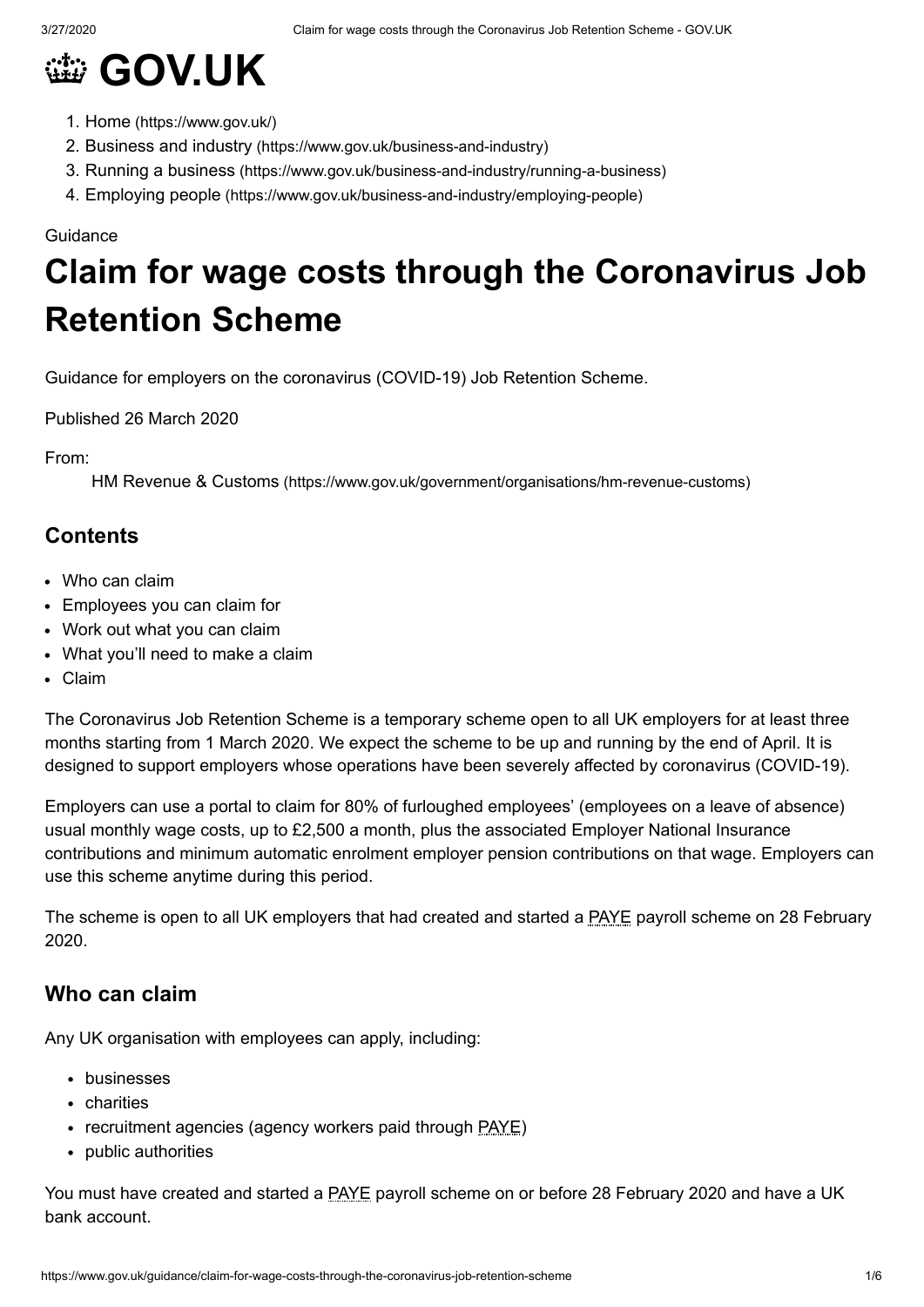Where a company is being taken under the management of an administrator, the administrator will be able to access the Job Retention Scheme.

## **Public sector organisations**

The government expects that the scheme will not be used by many public sector organisations, as the majority of public sector employees are continuing to provide essential public services or contribute to the response to the coronavirus outbreak.

Where employers receive public funding for staff costs, and that funding is continuing, we expect employers to use that money to continue to pay staff in the usual fashion – and correspondingly not furlough them. This also applies to non-public sector employers who receive public funding for staff costs.

Organisations who are receiving public funding specifically to provide services necessary to respond to COVID-19 are not expected to furlough staff.

In a small number of cases, for example where organisations are not primarily funded by the government and whose staff cannot be redeployed to assist with the coronavirus response, the scheme may be appropriate for some staff.

# <span id="page-1-0"></span>**Employees you can claim for**

Furloughed employees must have been on your PAYE payroll on 28 February 2020, and can be on any type of contract, including:

- full-time employees
- part-time employees
- employees on agency contracts
- employees on flexible or zero-hour contracts

The scheme also covers employees who were made redundant since 28 February 2020, if they are rehired by their employer.

To be eligible for the subsidy, when on furlough, an employee can not undertake work for or on behalf of the organisation. This includes providing services or generating revenue. While on furlough, the employee's wage will be subject to usual income tax and other deductions.

This scheme is only for employees on agency contracts who are not working.

If an employee is working, but on reduced hours, or for reduced pay, they will not be eligible for this scheme and you will have to continue paying the employee through your payroll and pay their salary subject to the terms of the employment contract you agreed.

Employers should discuss with their staff and make any changes to the employment contract by agreement. When employers are making decisions in relation to the process, including deciding who to offer furlough to, equality and discrimination laws will apply in the usual way.

To be eligible for the subsidy employers should write to their employee confirming that they have been furloughed and keep a record of this communication.

Employees hired after 28 February 2020 cannot be furloughed or claimed for in accordance with this scheme.

You do not need to place all your employees on furlough. However, those employees who you do place on furlough cannot undertake work for you.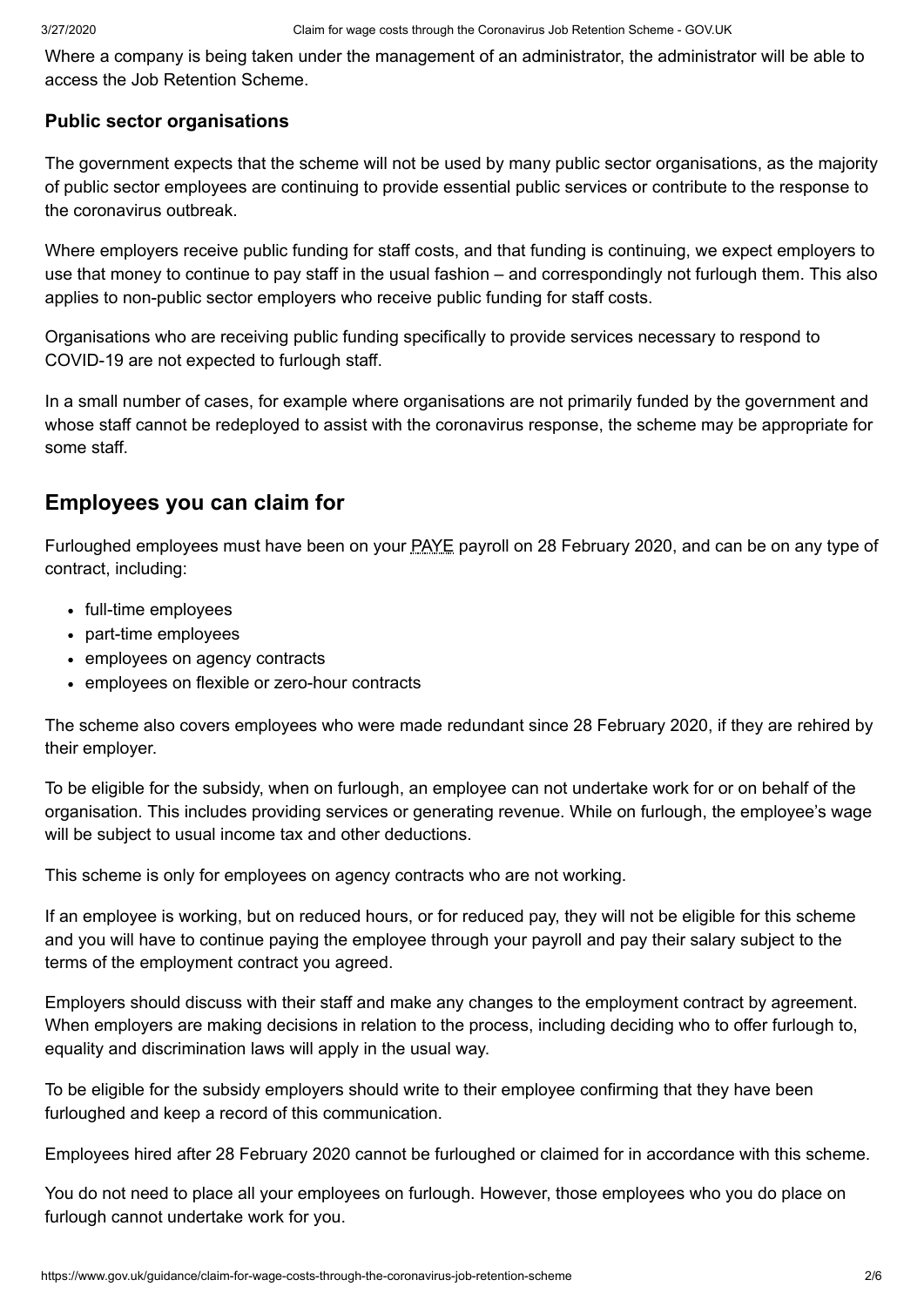#### **If your employee is on unpaid leave**

Employees on unpaid leave cannot be furloughed, unless they were placed on unpaid leave after 28 February.

## **If your employee is on Statutory Sick Pay**

Employees on sick leave or self-isolating should get Statutory Sick Pay, but can be furloughed after this.

Employees who are shielding in line with public health guidance can be placed on furlough.

#### **If your employee has more than one job**

If your employee has more than one employer they can be furloughed for each job. Each job is separate, and the cap applies to each employer individually.

#### **If your employee does volunteer work or training**

A furloughed employee can take part in volunteer work or training, as long as it does not provide services to or generate revenue for, or on behalf of your organisation.

However, if workers are required to for example, complete online training courses whilst they are furloughed, then they must be paid at least the NLW/NMW for the time spent training, even if this is more than the 80% of their wage that will be subsidised.

# **If your employee is on Maternity Leave, contractual adoption pay, paternity pay or shared parental pay**

Individuals who are on or plan to take Maternity Leave must take at least 2 weeks off work (4 weeks if they work in a factory or workshop) immediately following the birth of their baby. This is a health and safety requirement. In practice, most women start their Maternity Leave before they give birth.

If your employee is eligible for Statutory Maternity Pay (SMP) or Maternity Allowance, the normal rules apply, and they are entitled to claim up to 39 weeks of statutory pay or allowance.

Employees who qualify for SMP, will still be eligible for 90% of their average weekly earnings in the first 6 weeks, followed by 33 weeks of pay paid at 90% of their average weekly earnings or the statutory flat rate (whichever is lower). The statutory flat rate is currently £148.68 a week, rising to £151.20 a week from April 2020.

If you offer enhanced (earnings related) contractual pay to women on Maternity Leave, this is included as wage costs that you can claim through the scheme.

The same principles apply where your employee qualifies for contractual adoption, paternity or shared parental pay.

# <span id="page-2-0"></span>**Work out what you can claim**

Employers need to make a claim for wage costs through this scheme.

You will receive a grant from HMRC to cover the lower of 80% of an employee's regular wage or £2,500 per month, plus the associated Employer National Insurance contributions and minimum automatic enrolment employer pension contributions on that subsidised wage. Fees, commission and bonuses should not be included.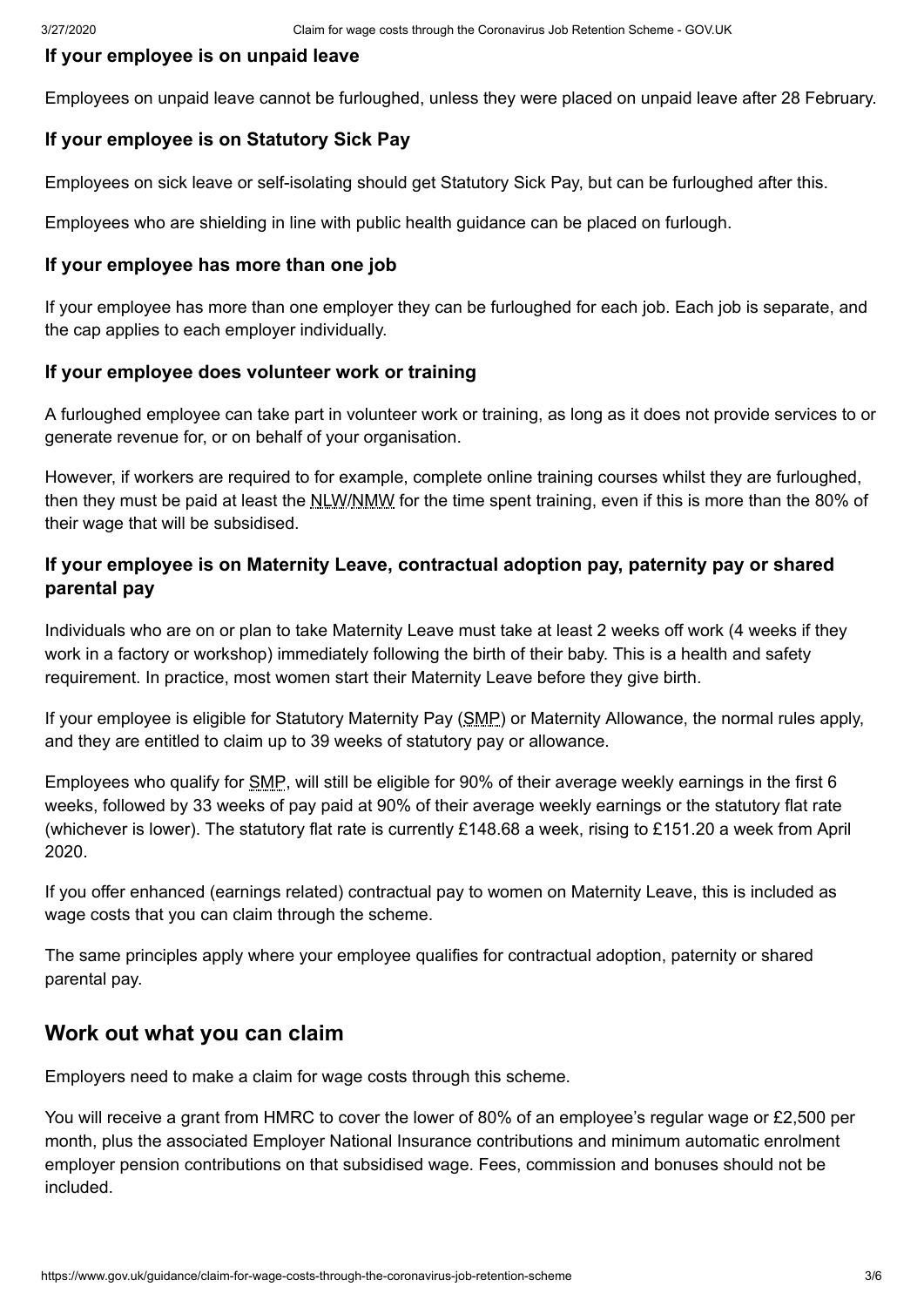At a minimum, employers must pay their employee the lower of 80% of their regular wage or £2,500 per month. An employer can also choose to top up an employee's salary beyond this but is not obliged to under this scheme.

We will issue more guidance on how employers should calculate their claims for Employer National Insurance Contributions and minimum automatic enrolment employer pension contributions, before the scheme becomes live.

#### **Full time and part time employees**

For full time and part time salaried employees, the employee's actual salary before tax, as of 28 February should be used to calculate the 80%. Fees, commission and bonuses should not be included.

#### **Employees whose pay varies**

If the employee has been employed (or engaged by an employment business) for a full twelve months prior to the claim, you can claim for the higher of either:

- the same month's earning from the previous year
- average monthly earnings from the 2019-20 tax year

If the employee has been employed for less than a year, you can claim for an average of their monthly earnings since they started work.

If the employee only started in February 2020, use a pro-rata for their earnings so far to claim.

Once you've worked out how much of an employee's salary you can claim for, you must then work out the amount of Employer National Insurance Contributions and minimum automatic enrolment employer pension contributions you are entitled to claim.

## **Employer National Insurance and Pension Contributions**

All employers remain liable for associated Employer National Insurance contributions and minimum automatic enrolment employer pension contributions on behalf of their furloughed employees.

You can claim a grant from HMRC to cover wages for a furloughed employee, equal to the lower of 80% of an employee's regular salary or £2,500 per month, plus the associated Employer National Insurance contributions and minimum automatic enrolment employer pension contributions on paying those wages.

You can choose to provide top-up salary in addition to the grant. Employer National Insurance Contributions and automatic enrolment contribution on any additional top-up salary will not be funded through this scheme. Nor will any voluntary automatic enrolment contributions above the minimum mandatory employer contribution of 3% of income above the lower limit of qualifying earnings (which is £512 per month until 5th April and will be £520 per month from 6th April 2020 onwards).

## **National Living Wage/National Minimum Wage**

Individuals are only entitled to the National Living Wage (NLW)/National Minimum Wage (NMW) for the hours they are working.

Therefore, furloughed workers, who are not working, must be paid the lower of 80% of their salary, or £2,500 even if, based on their usual working hours, this would be below **NLW/NMW**.

However, if workers are required to for example, complete online training courses whilst they are furloughed, then they must be paid at least the NLW/NMW for the time spent training, even if this is more than the 80% of their wage that will be subsidised.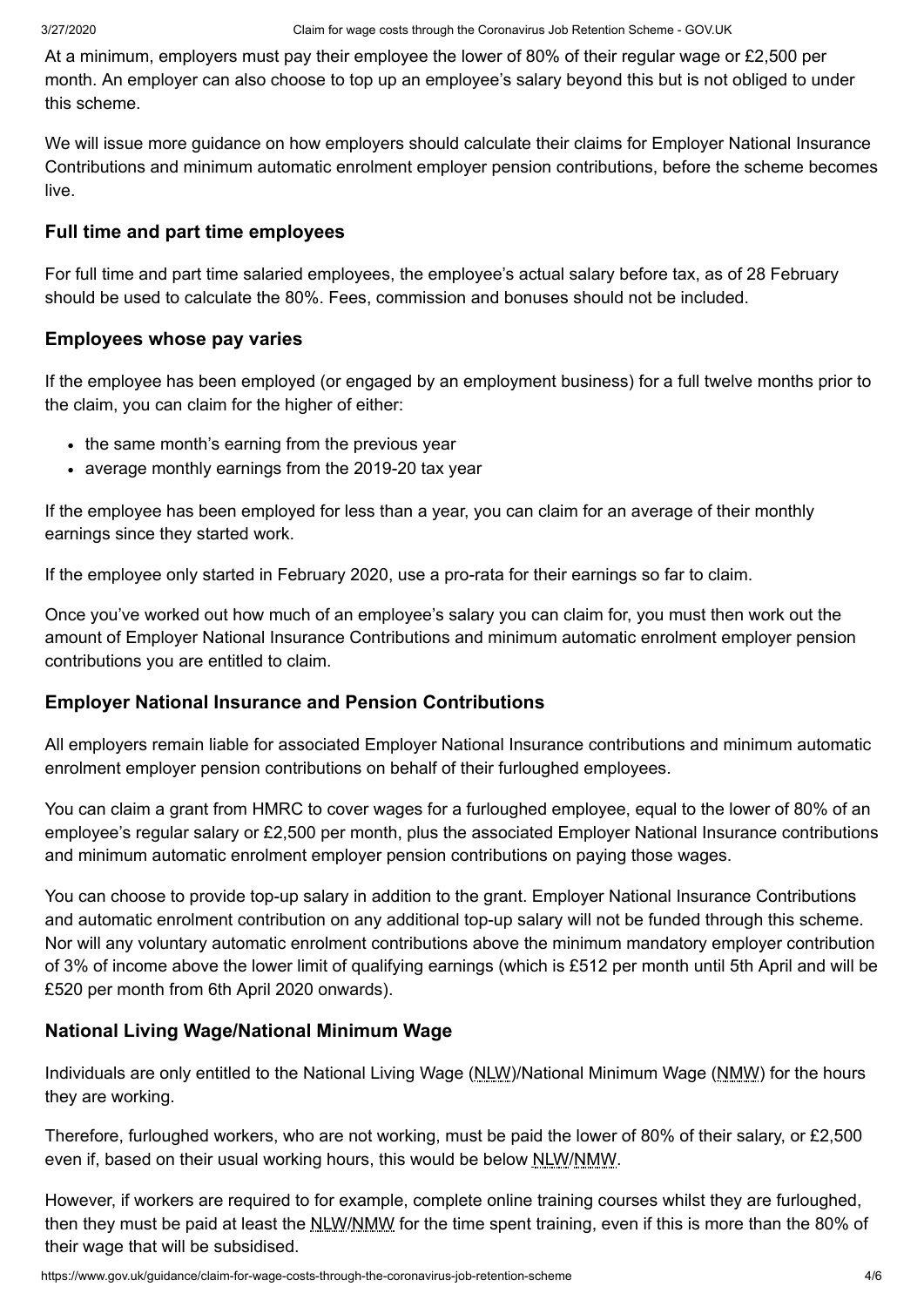# <span id="page-4-0"></span>**What you'll need to make a claim**

Employers should discuss with their staff and make any changes to the employment contract by agreement. Employers may need to seek legal advice on the process. If sufficient numbers of staff are involved, it may be necessary to engage collective consultation processes to procure agreement to changes to terms of employment.

To claim, you will need:

- your ePAYE reference number
- the number of employees being furloughed
- the claim period (start and end date)
- amount claimed (per the minimum length of furloughing of 3 weeks)
- your bank account number and sort code
- your contact name
- your phone number

You will need to calculate the amount you are claiming. HMRC will retain the right to retrospectively audit all aspects of your claim.

# <span id="page-4-1"></span>**Claim**

You can only submit one claim at least every 3 weeks, which is the minimum length an employee can be furloughed for. Claims can be backdated until the 1 March if applicable.

## **What to do after you've claimed**

Once HMRC have received your claim and you are eligible for the grant, they will pay it via BACS payment to a UK bank account.

You should make your claim in accordance with actual payroll amounts at the point at which you run your payroll or in advance of an imminent payroll.

You must pay the employee all the grant you receive for their gross pay, no fees can be charged from the money that is granted. You can choose to top up the employee's salary, but you do not have to.

## **When the government ends the scheme**

When the government ends the scheme, you must make a decision, depending on your circumstances, as to whether employees can return to their duties. If not, it may be necessary to consider termination of employment (redundancy).

## **Employees that have been furloughed**

Employees that have been furloughed have the same rights as they did previously. That includes Statutory Sick Pay entitlement, maternity rights, other parental rights, rights against unfair dismissal and to redundancy payments.

Once the scheme has been closed by the government, HMRC will continue to process remaining claims before terminating the scheme.

## **Income tax and Employee National Insurance**